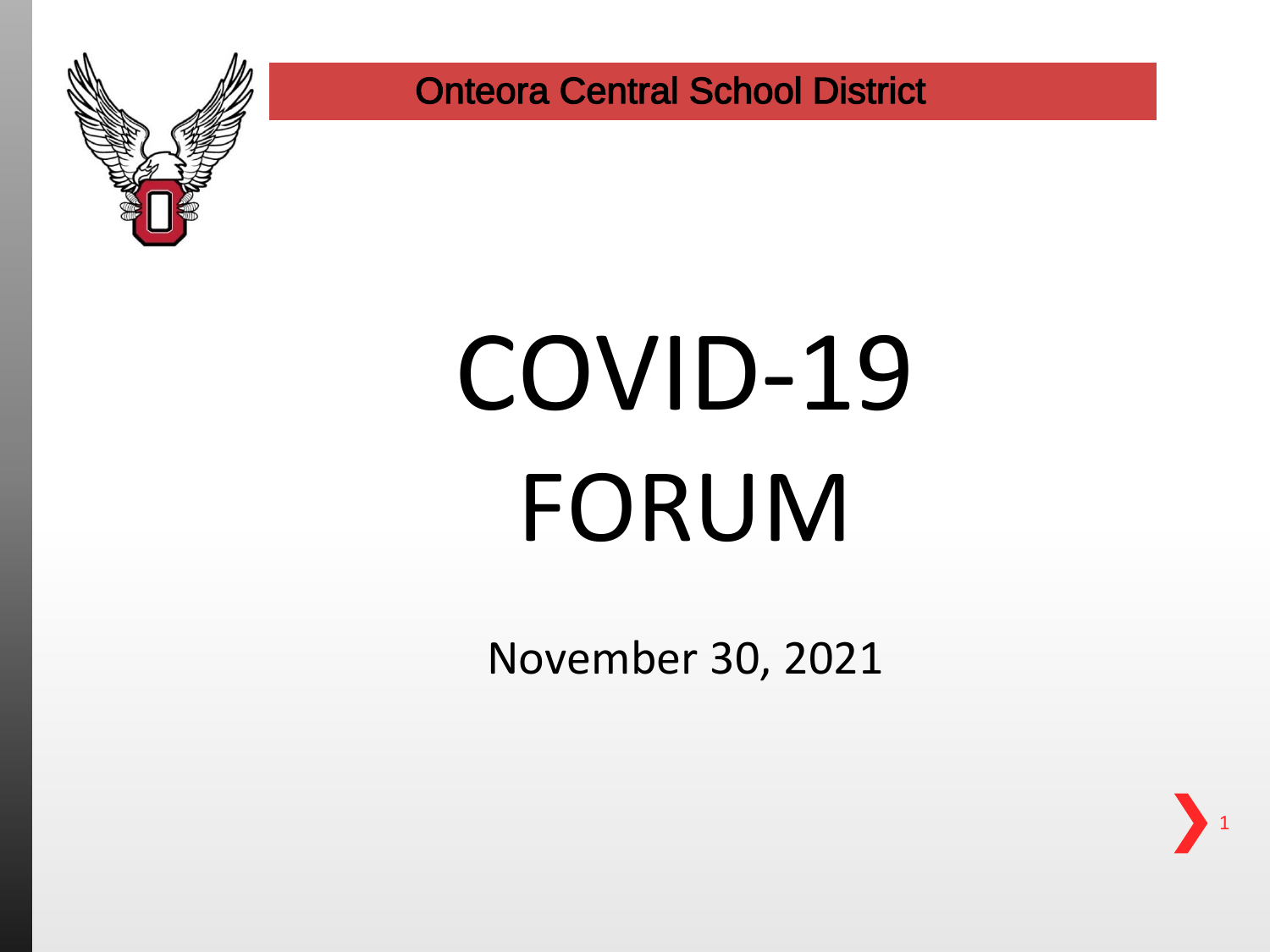#### November 1 - 15 2021

 $\frac{1}{2}$   $\frac{1}{3}$   $\frac{1}{3}$   $\frac{1}{3}$   $\frac{1}{4}$   $\frac{1}{5}$  8 7 10 12 22 22 11/1/2021 11/2/2021 11/3/2021 11/4/2021 11/5/2021 11/8/2021 11/9/2021 11/10/2021 11/12/2021 11/15/2021 **EXECUTE:** Positive Cases **CONFIDENT** On Quarantine

#### November 15 - 29 2021

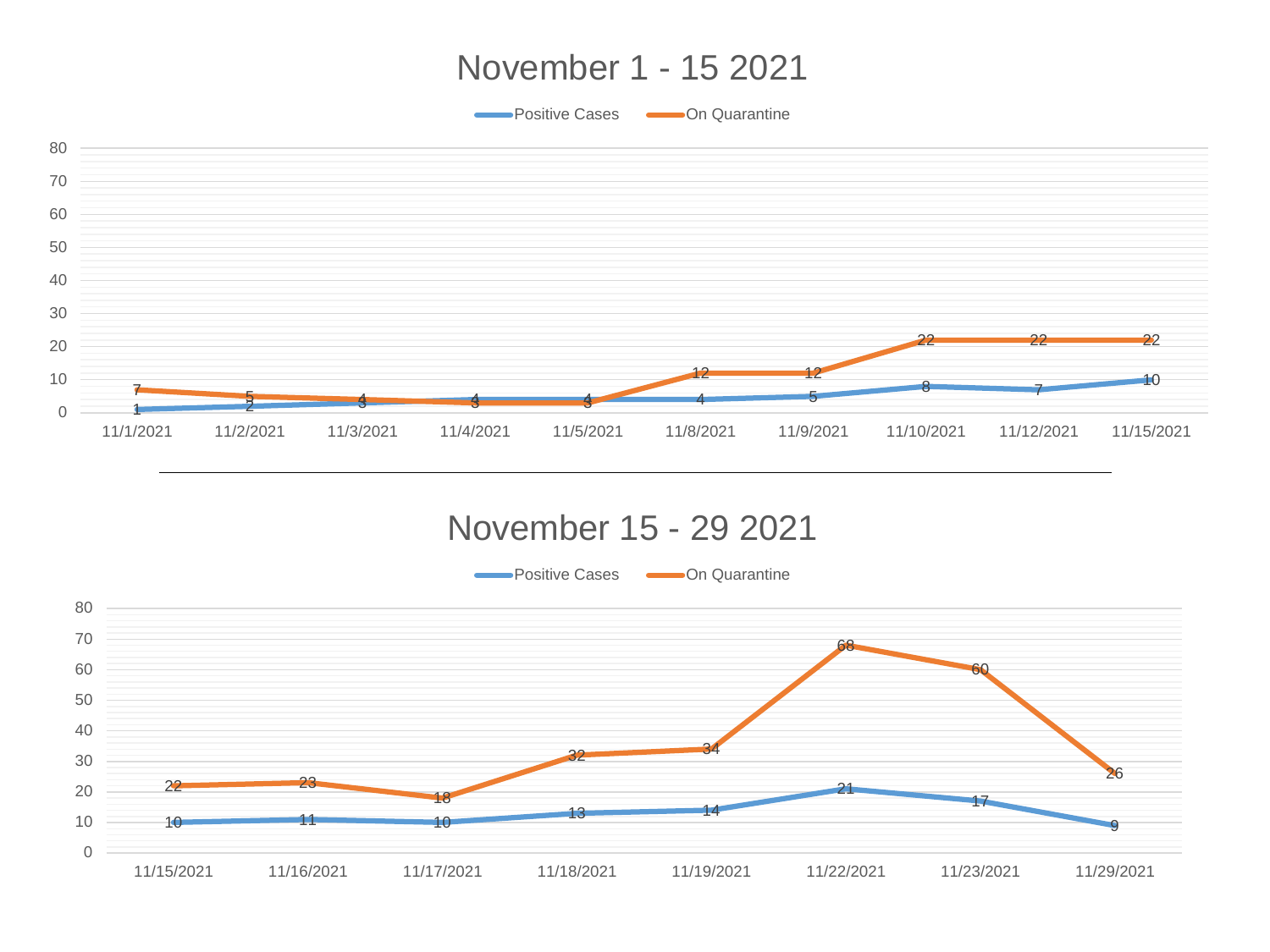

#### **ULSTER COUNTY DAILY POSITIVITY RATE Week Ending 11/12/21**

| Day                                                     | Date        | Daily<br><b>New Cases</b> | Daily # of Tests<br>Administered | $\boldsymbol{\omega}$<br><b>Daily Positivity</b><br>Rate |
|---------------------------------------------------------|-------------|---------------------------|----------------------------------|----------------------------------------------------------|
|                                                         | November 6  | 32                        | 1,193                            | 3%                                                       |
| $\overline{2}$                                          | November 7  | 41                        | 1,152                            | 4%                                                       |
| 3                                                       | November 8  | 32                        | 1,084                            | 3%                                                       |
| 4                                                       | November 9  | 24                        | 744                              | 3%                                                       |
| 5                                                       | November 10 | 75                        | 1,461                            | 5%                                                       |
| 6                                                       | November 11 | 88                        | 1,438                            | 6%                                                       |
|                                                         | November 12 | 58                        | 1,267                            | 5%                                                       |
| Totals:                                                 |             | 350                       |                                  |                                                          |
| Total New Cases Per 100,000 Persons in the Past 7 Days* | 197         |                           |                                  |                                                          |

#### **ULSTER COUNTY DAILY POSITIVITY RATE Week Ending 11/26/21**

| Day                                                     | Date        | Daily<br><b>New Cases</b> | Daily # of Tests<br>Administered | <b>Daily Positivity</b><br>Rate |
|---------------------------------------------------------|-------------|---------------------------|----------------------------------|---------------------------------|
|                                                         |             |                           |                                  |                                 |
|                                                         | November 20 | 60                        | 1,380                            | 4%                              |
| 2                                                       | November 21 | 69                        | 1,002                            | 7%                              |
| 3                                                       | November 22 | 37                        | 627                              | 6%                              |
| 4                                                       | November 23 | 72                        | 1,472                            | 5%                              |
| 5                                                       | November 24 | 84                        | 1,440                            | 6%                              |
| 6                                                       | November 25 | 80                        | 1,721                            | 5%                              |
| 7                                                       | November 26 | 43                        | 856                              | 5%                              |
| <b>Totals:</b>                                          |             | 445                       |                                  |                                 |
| Total New Cases Per 100,000 Persons in the Past 7 Days* | 251         |                           |                                  |                                 |

\*Total NUMDET of new cases per 100,000 persons within the last 7 days is calculated by adding the number of new cases in the county in the last 7 days divided by the population in the county (177,577) and multiplying by *100,000.*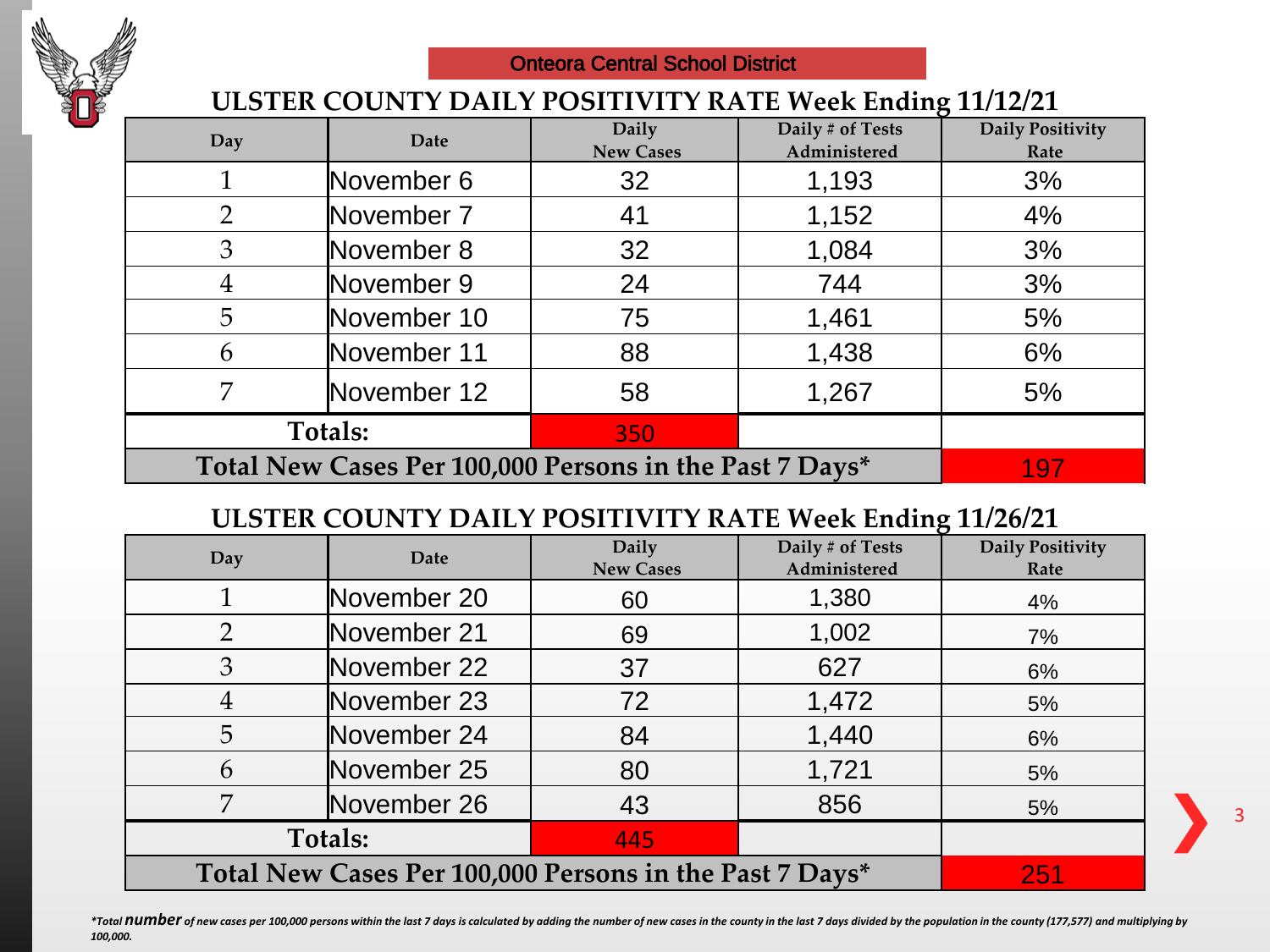## Onteora Central School District REMINDER **As HOLIDAYS approach**

- ⮚ **Maintain Social Distancing – to the extent possible**
- ⮚ **Be cognizant of new or worsening symptoms that you and/ or your child might have**

**(Contact your healthcare provider with questions.)**

| <b>Fevers or Chills</b>                     | Cough                          |  |  |
|---------------------------------------------|--------------------------------|--|--|
| Shortness of breath/difficulty<br>breathing | Fatigue                        |  |  |
| Muscle or body aches                        | <b>Headaches</b>               |  |  |
| New loss of taste or smell                  | Sore throat                    |  |  |
| Congestion/runny nose                       | Nausea or vomiting or diarrhea |  |  |

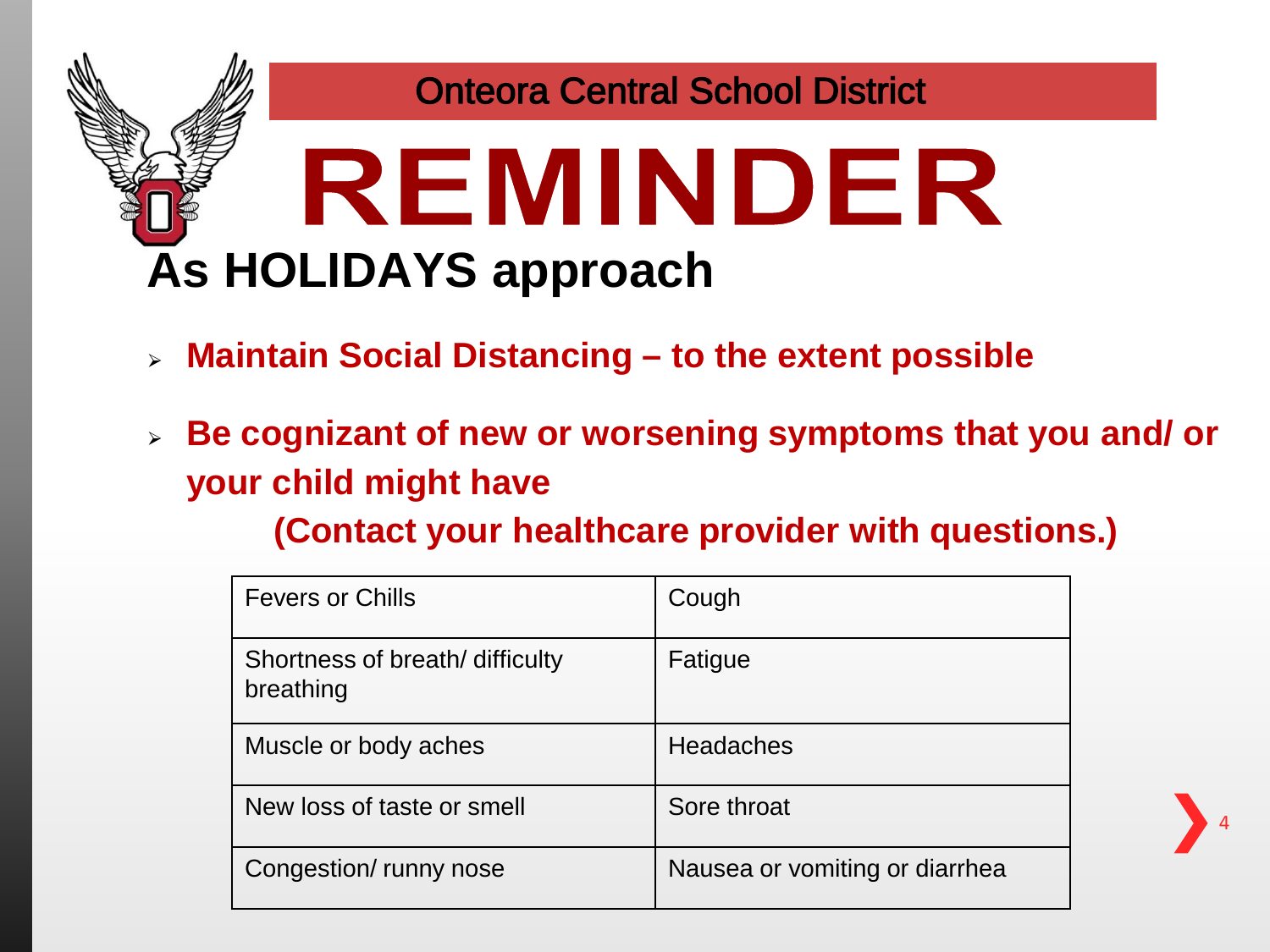

## REMINDER **As HOLIDAYS approach**

- ⮚ **Report any COVID information such as quarantine notification, exposures, symptoms, test results to: [healthservices@Onteora.k12.ny.us](mailto:healthservices@Onteora.k12.ny.us) – This email is checked 24 / 7.**
- ⮚ **For symptomatic individuals - to return to school you are required to:**
	- ⮚ **A Negative PCR Test**

#### **OR**

⮚ **A note from your healthcare provider giving an alternate diagnosis and clearance to return to school** <sup>5</sup>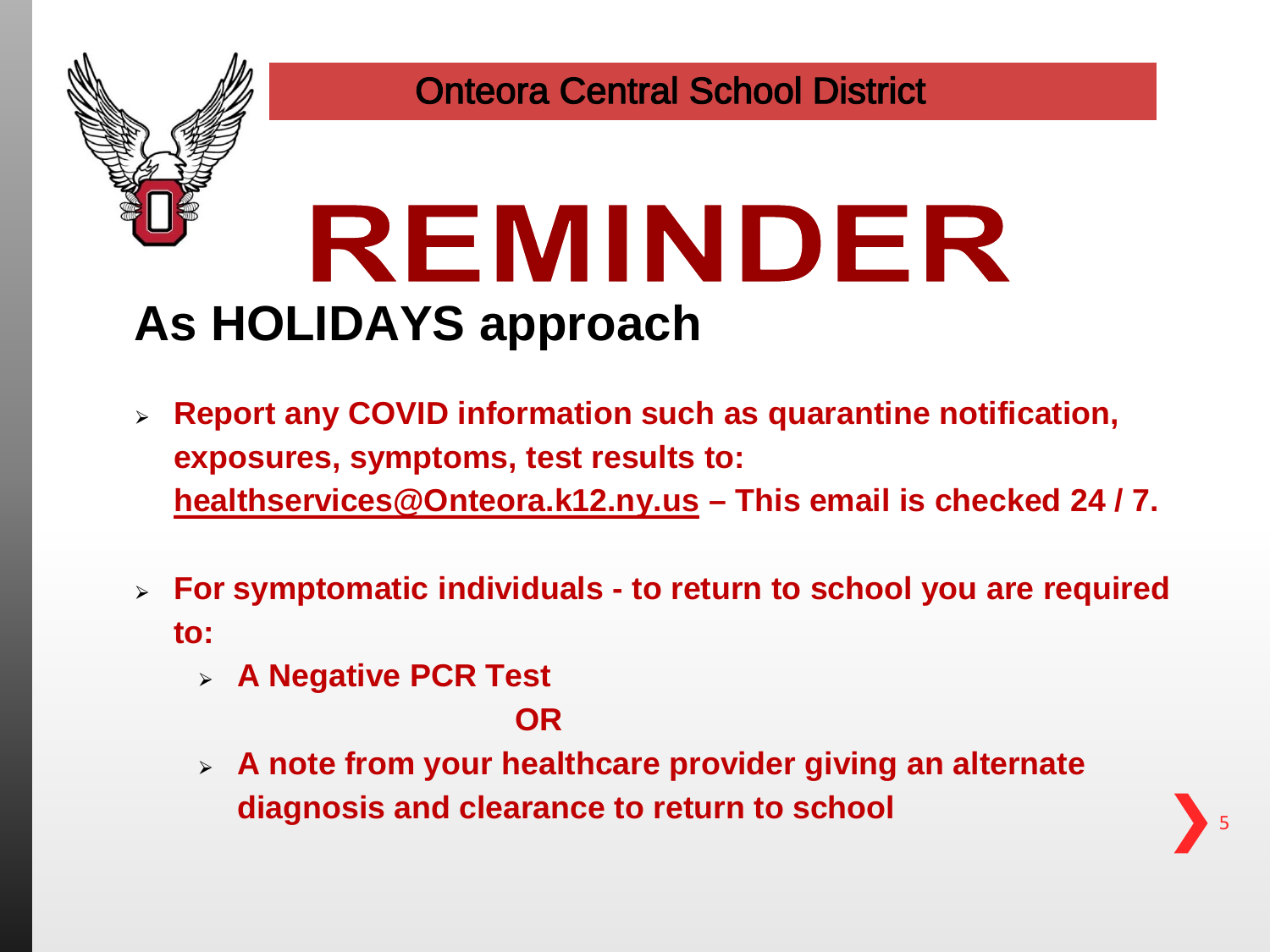

## **Updates**

- » Met with PCR Ad Hoc Committee
- » Collaborating with County Executive Patrick Ryan to provide PCR tests in all Ulster County Schools



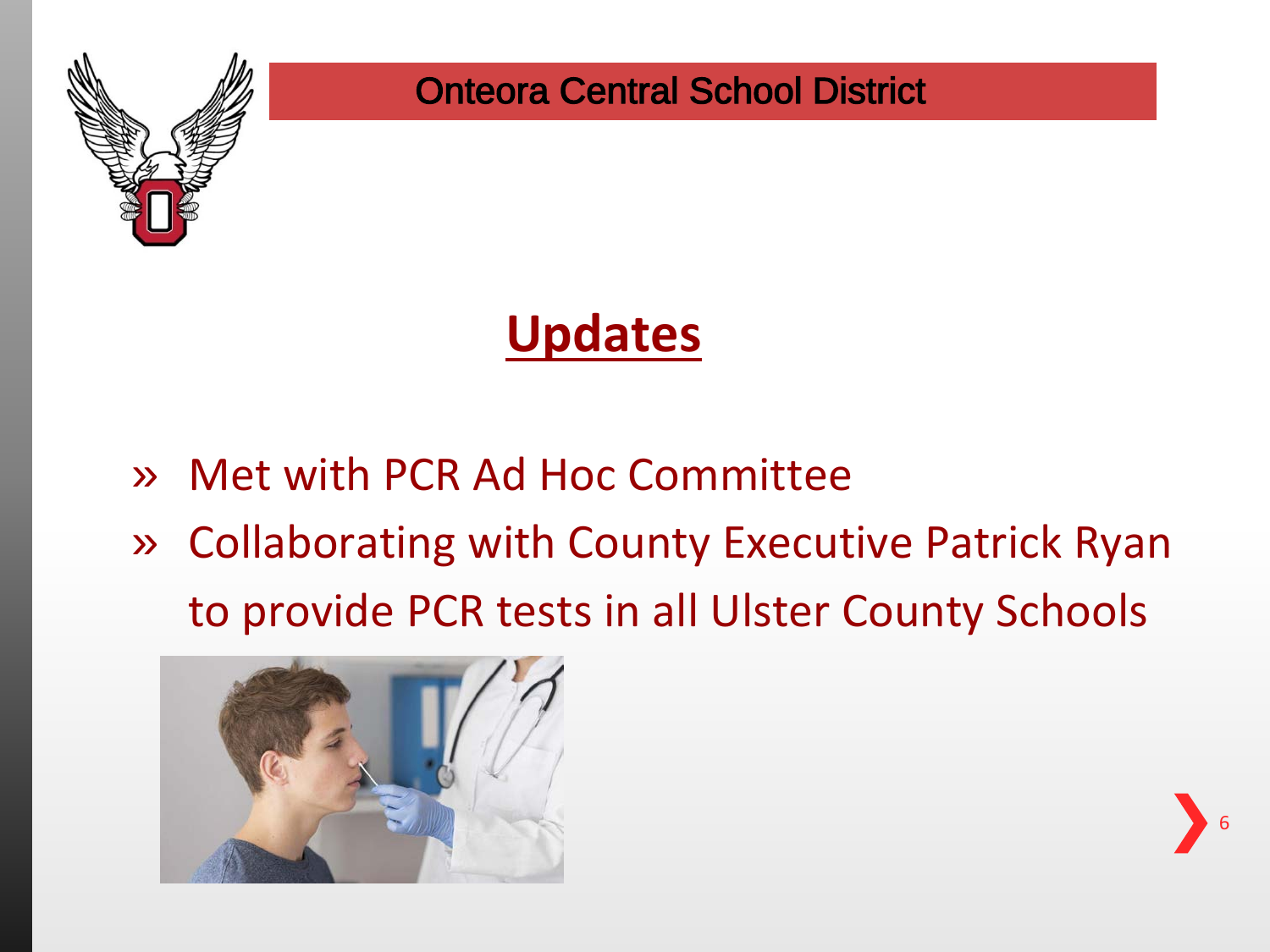

- » Students screening whose parents opted-in and have completed the required registration forms begin this week.
	- > Parents will be notified if a student tests positive
- » After this initial week of students screening the opt-in screening form will be resent to parents thus allowing other parents who choose to opt- in to do so.



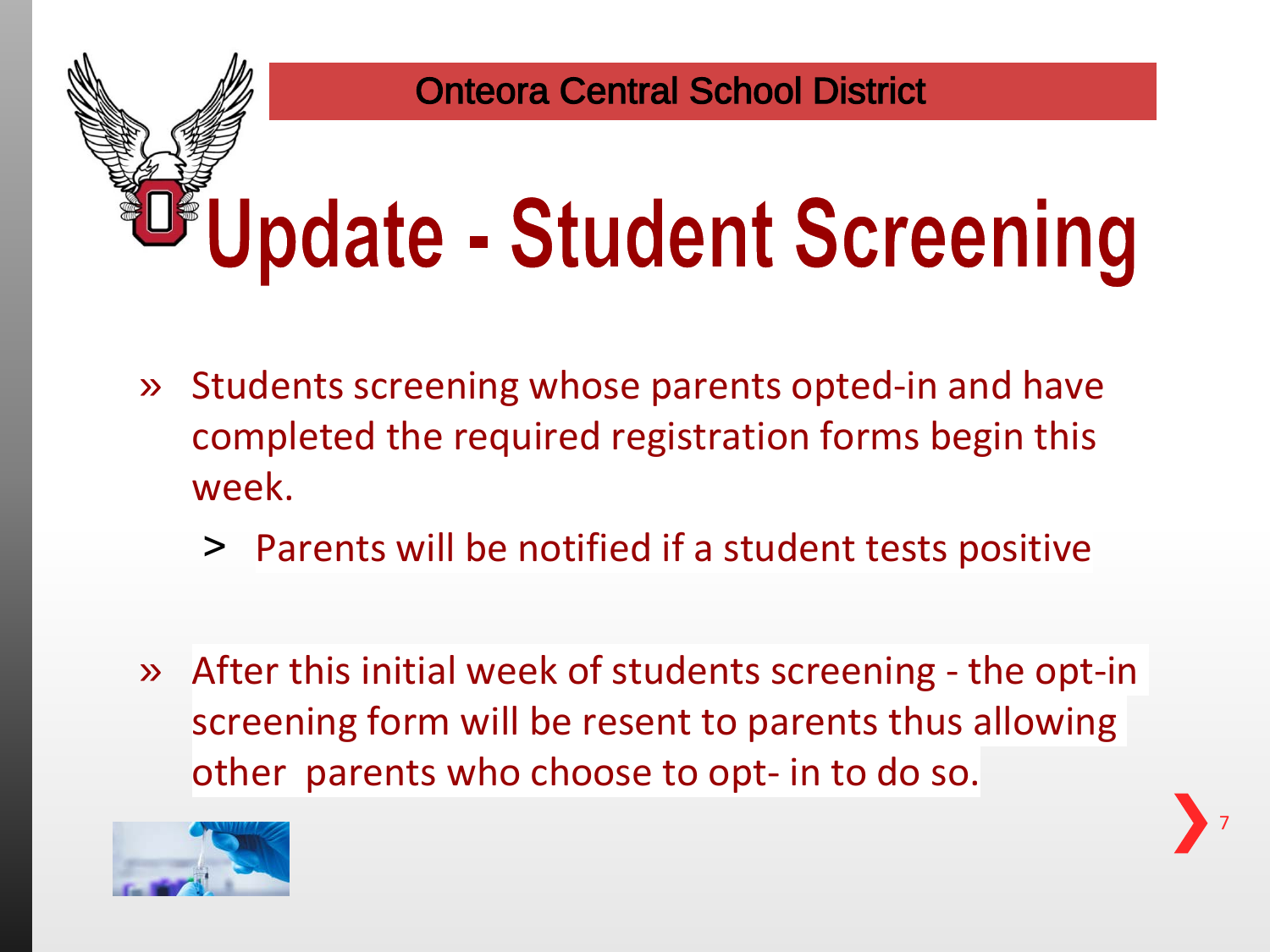

## **Addressing Social Distancing at lunch - High School**

- High School students have the following options during their lunch periods (6<sup>th</sup> and 7<sup>th</sup> period):<br> **Exercise** Cafeteria (seating for 220)
- $\mathcal{W}$  Cafeteria (seating for 220)
- » Room 145 (seating for 21 and math help with a math teacher both periods. Students can eat in the room as well)
- $\overrightarrow{v}$  Library (seating for 20. Students can eat in the Library during lunches as well)<br> $\overrightarrow{v}$  High school Gymnasium (students can eat and enjoy activities in the gym)
- $\mathcal{W}$  High school Gymnasium (students can eat and enjoy activities in the gym)<br> $\mathcal{W}$  Students are called up in groups of 15-20 to line-up to get lunch. It takes a
- » Students are called up in groups of 15-20 to line-up to get lunch. It takes approximately 15 minutes to get all students through the lunch line.

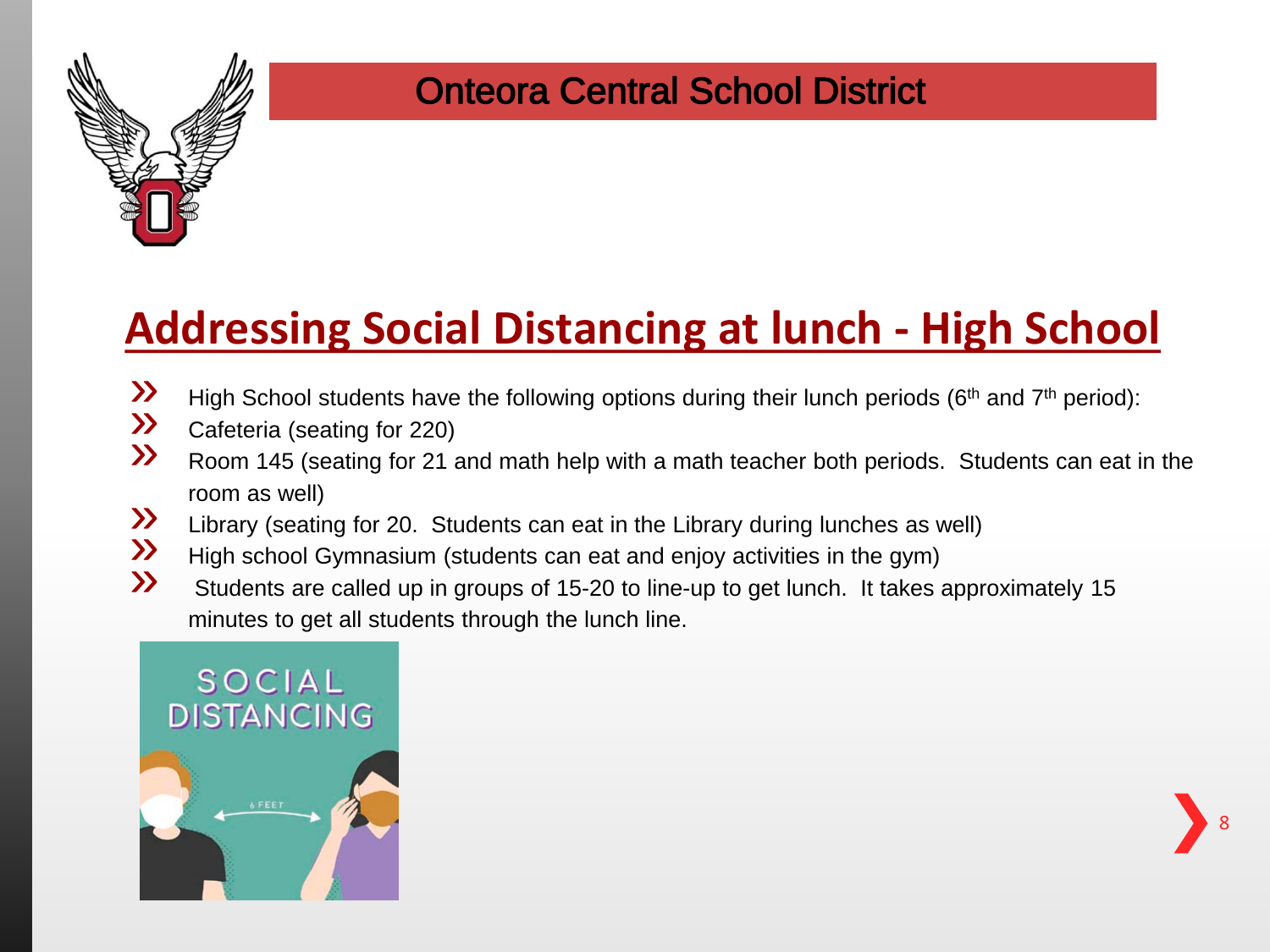

### **Addressing Social Distancing at lunch - Middle School**

- In the MS, students eat either in the cafeteria or library.
- There is plenty of space.
- After eating, they can go to the auditorium to watch a movie or go for a walk on the track.
- In addition, today we started a 4-on-4 basketball tournament that will continue until the holiday break.

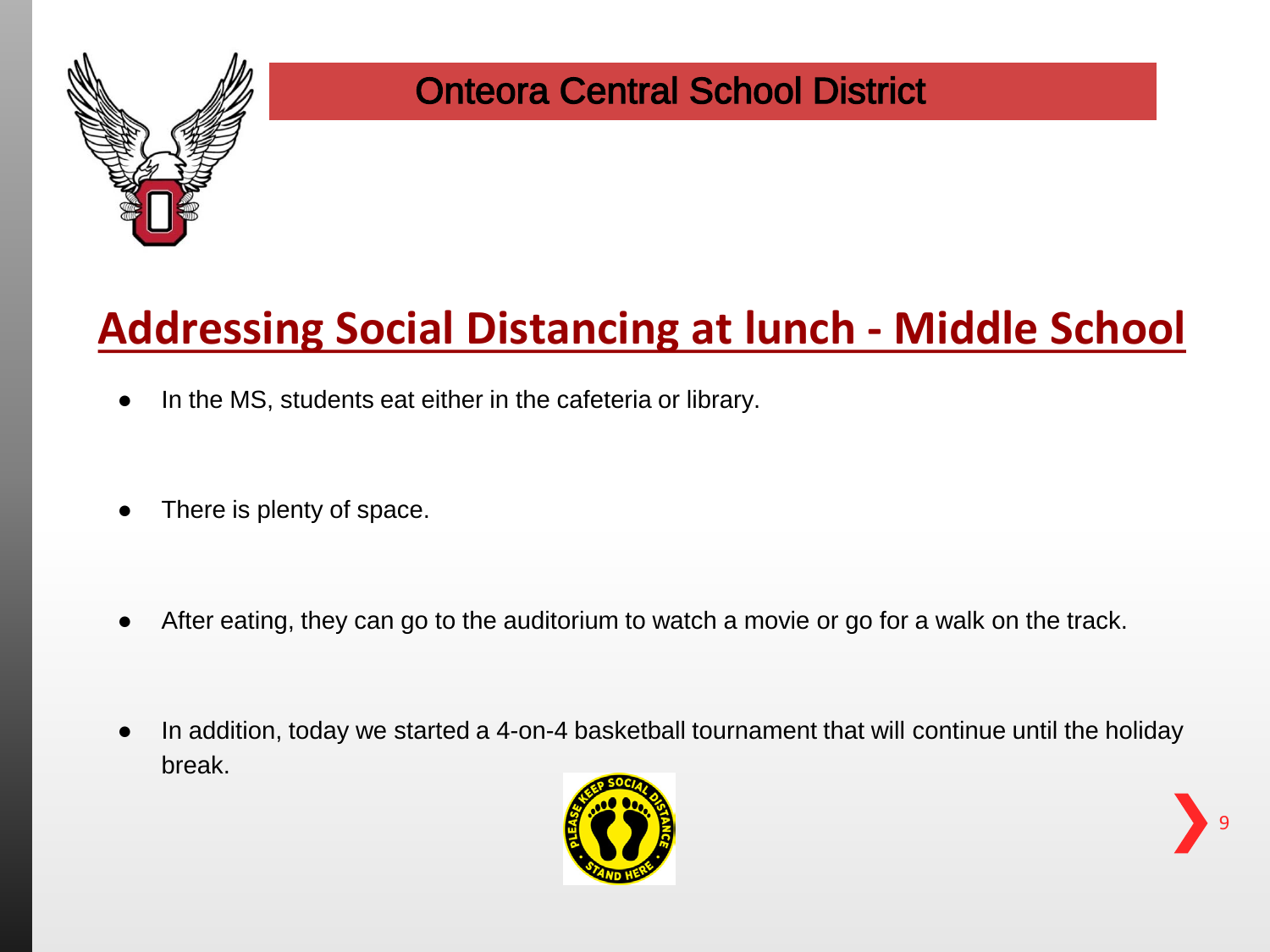

## Supporting students who are quarantined: **High School**

- » Math and Language teachers have begun to pilot live streaming to students who are quarantined.
- » All teachers are available daily during their identified student support period to work with any students who need help via Google Meet.
- » In addition, many teachers post videos that support their direct instruction.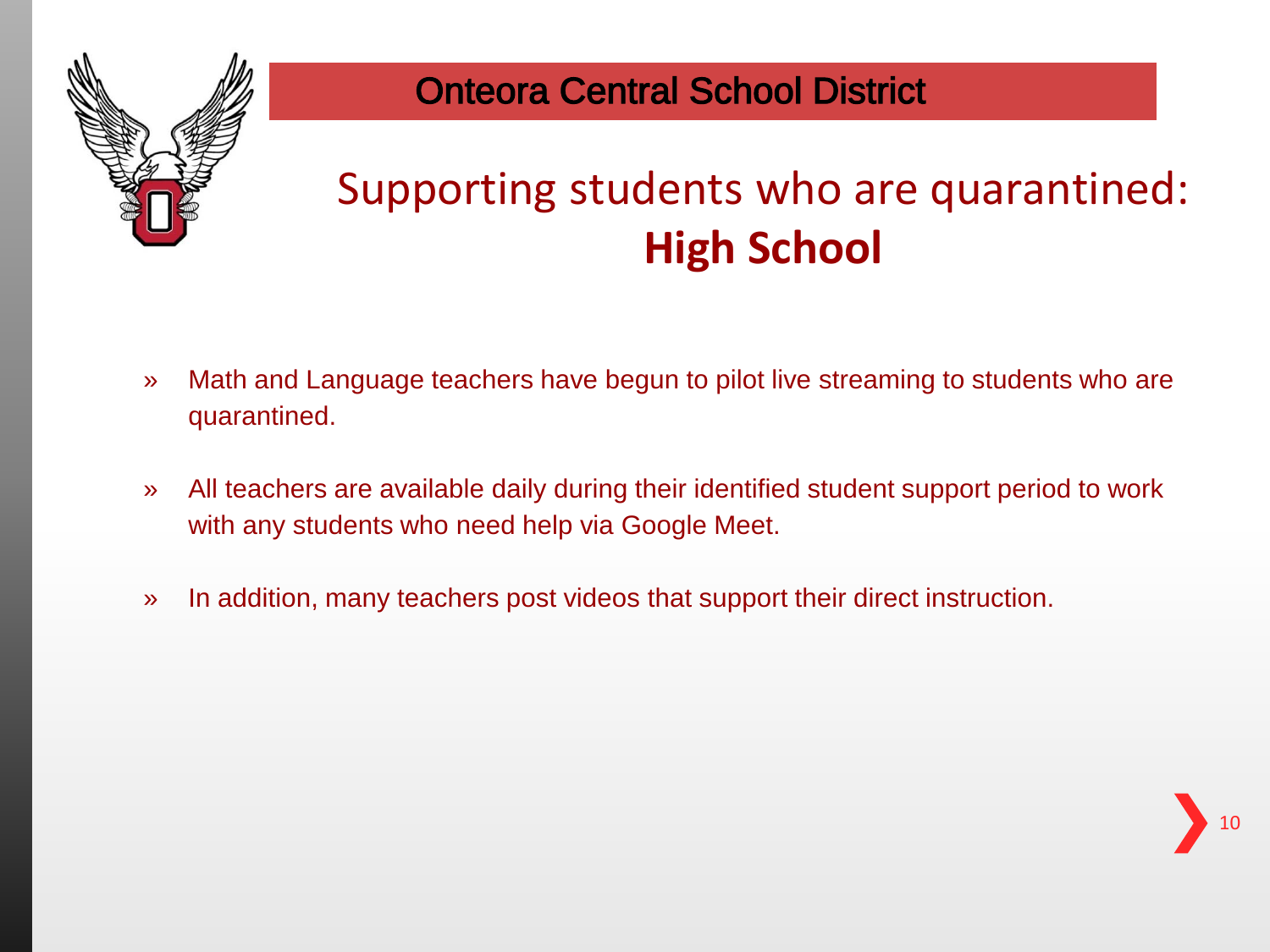

## Supporting students who are quarantined: **Middle School**

- » Grades 7&8 teachers are available each day during 4th period using a Google Meet to support any quarantined student who needs help.
- » They sign on daily and wait for any quarantined students to join.

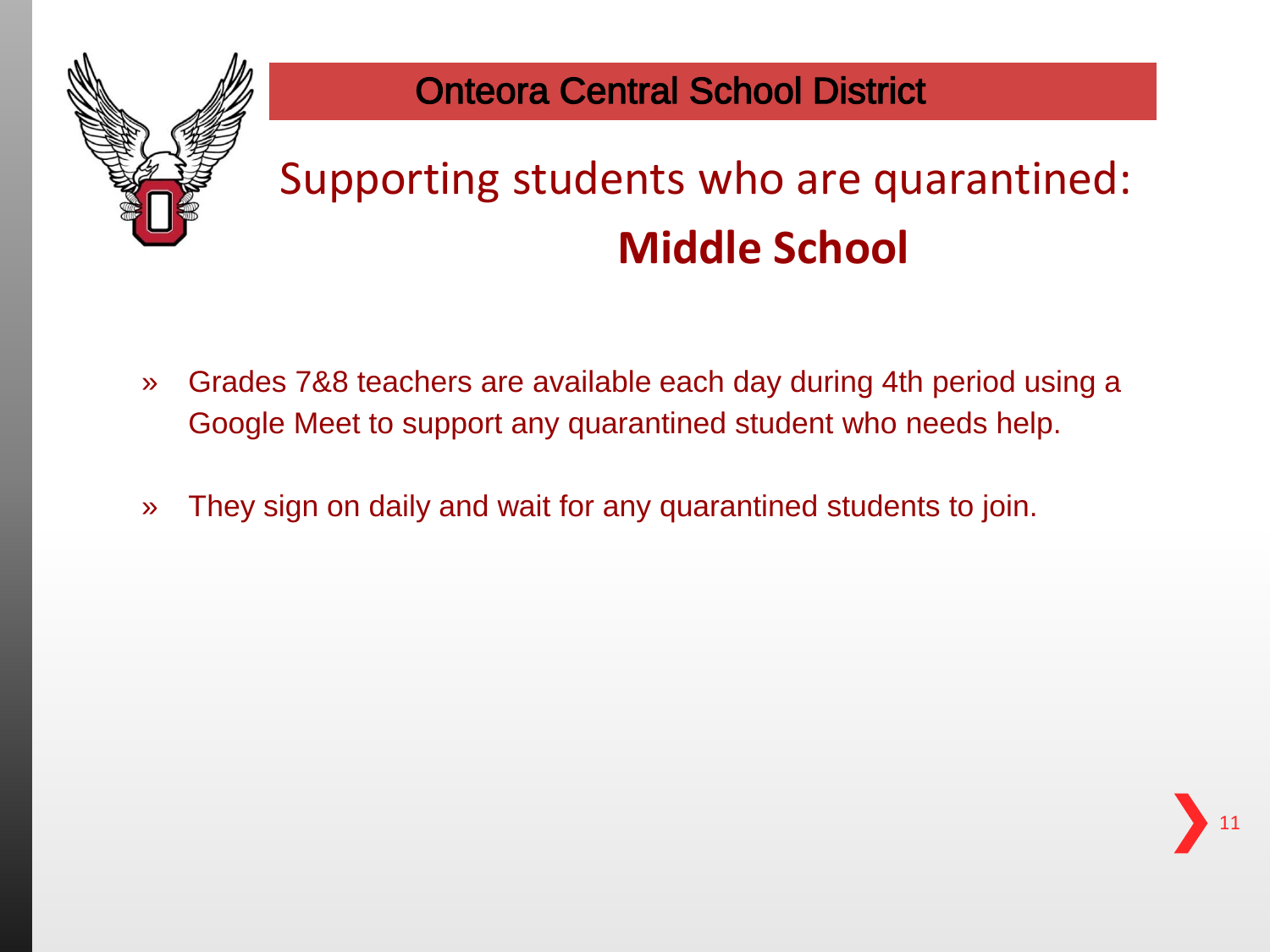

## Supporting students who are quarantined: **K-6**

- » All students are now bringing their Chromebooks back and forth to school. Chromebooks are our primary tool to support continued interaction with their teacher and learning opportunities.
- » Teachers utilize Google Meets, Google Classroom, phone calls, and emails to check in with students who are quarantined.
- » Teachers will continue to work with parents regarding their preferred method for completing work and interaction with teachers. Some parents have requested paper copies of work and these requests are being met. If a student's Chromebook is left at school, will continue to deliver Chromebooks to homes if requested.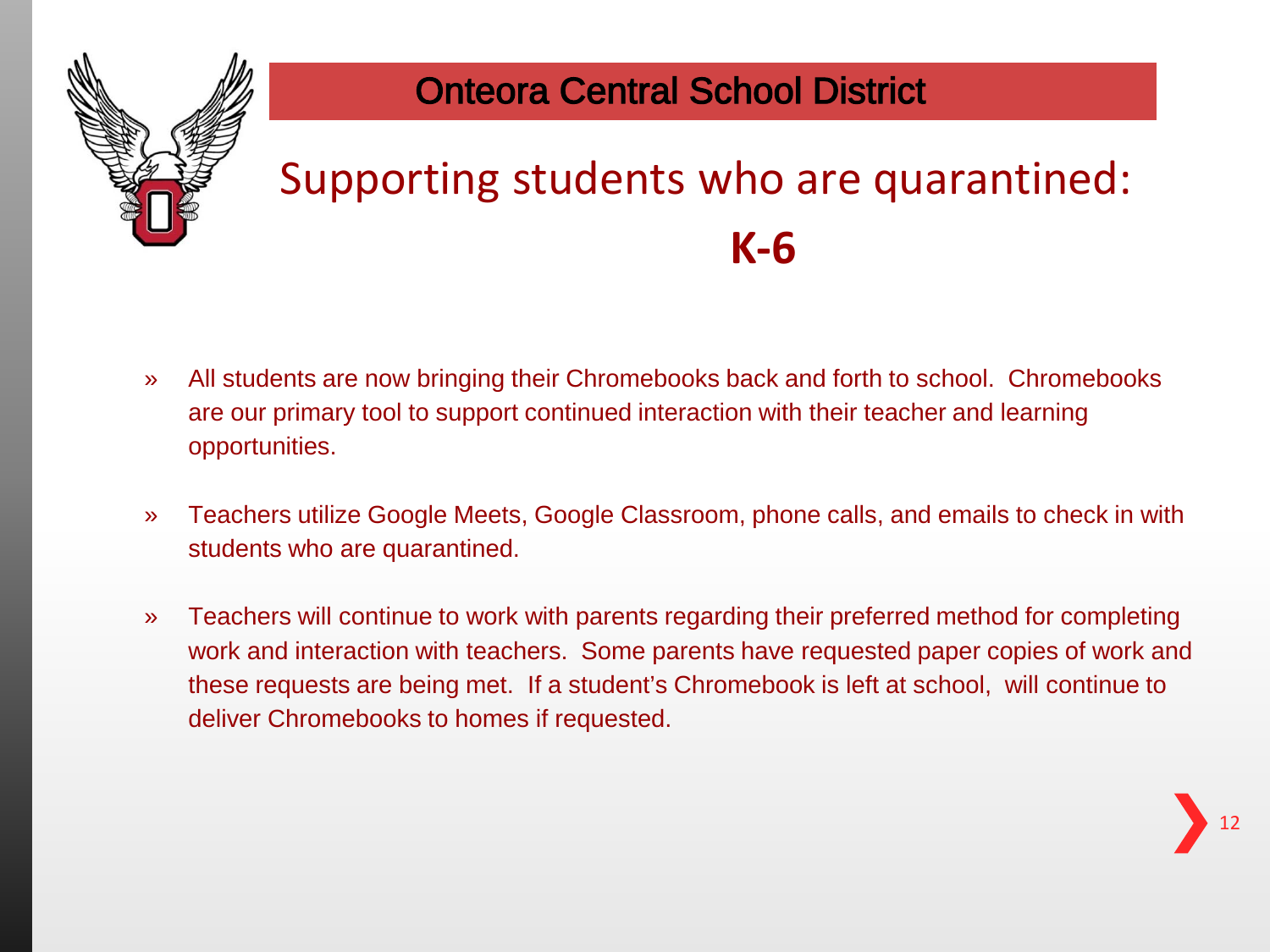

**Educators, parents and students: we all have an important role in supporting student learning during quarantine.**

The key to continuing student learning during quarantine is communication. We urge parents and students to reach out to their teacher/s with their needs and to set up times they can work together by Google Meet, etc. as needed.

We are continuing to examine the number of students who are quarantined, as well as feedback from students, parents, and teachers to discern how we can best support student needs.